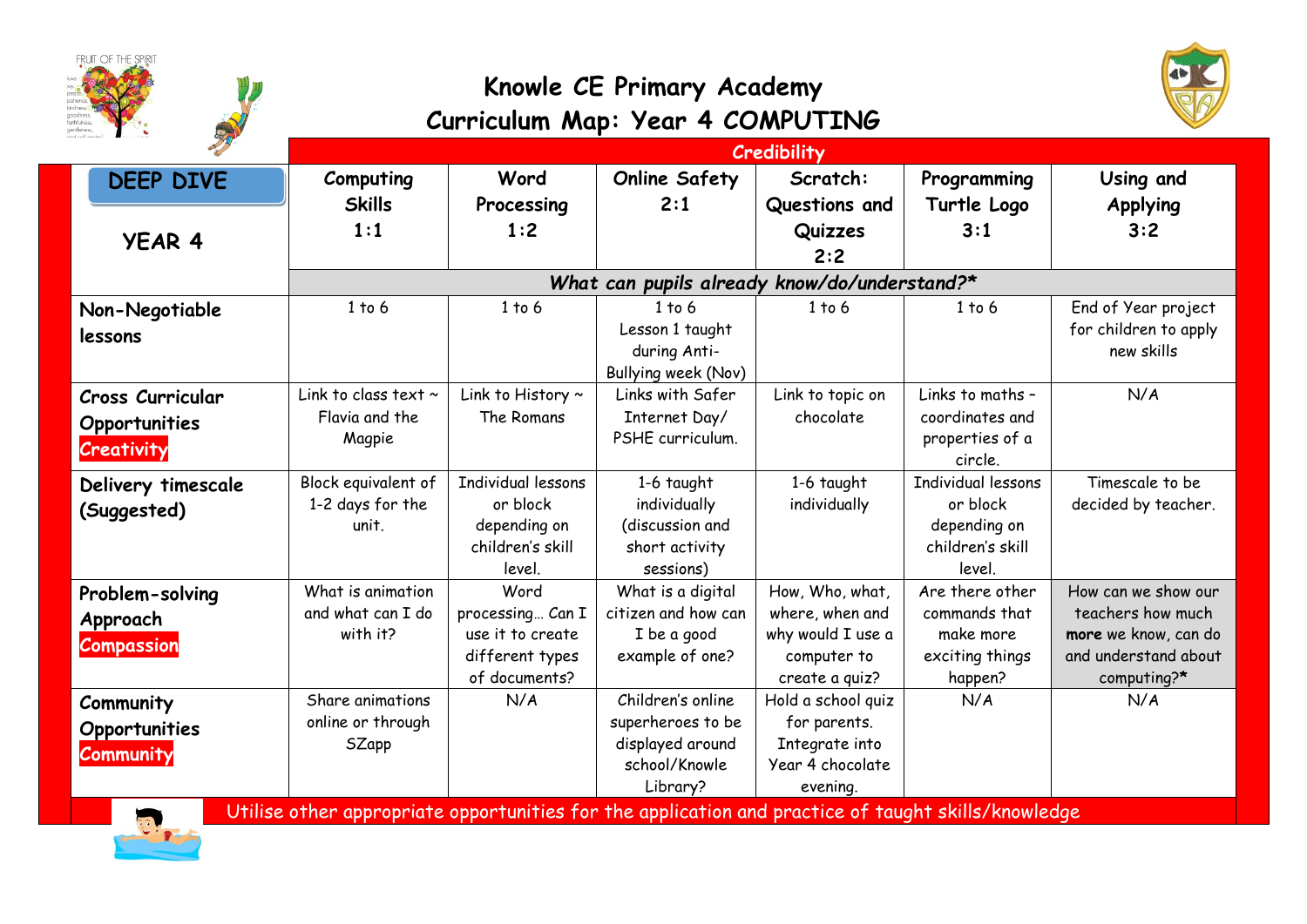



| <b>Assessment Criteria</b><br>By the end of each unit all children should be able to:                                                                                                                                                                                                                                                                                                                          |                                                                                                                                                                                                                                                                                         |
|----------------------------------------------------------------------------------------------------------------------------------------------------------------------------------------------------------------------------------------------------------------------------------------------------------------------------------------------------------------------------------------------------------------|-----------------------------------------------------------------------------------------------------------------------------------------------------------------------------------------------------------------------------------------------------------------------------------------|
| <b>Computing Skills</b><br>- Explain what is meant by animation.<br>- Create a series of linked frames that can be played as a short<br>animation.<br>- Control and adjust a time slider to locate a different point in a<br>film clip<br>- Insert images to create a simple stop-motion animation short<br>film clip.<br>- Evaluate the good and bad points about some animation software.                    | <b>Word Processing Skills</b><br>-Select, edit and manipulate text in different ways<br>- Insert an image into a document<br>- Format an image<br>- Use formatting tools to improve the layout<br>- Use the spellcheck tool<br>- Insert a simple table<br>- Change the size of the page |
| <b>Online Safety</b><br>- Define cyberbullying<br>- Know how to respond to a hurtful message or comment online<br>- Access a trusted search engine<br>- Understand that different search terms give different results<br>- Know what plagiarism is<br>- Identify which information to keep private online<br>- Explain what digital citizenship is<br>- Tell someone else at least one way to stay safe online | Programming - Scratch Questions and Quizzes<br>- Write a program which accomplishes a specific goal.<br>- Create a program that includes a logical sequence.<br>- Debug a program they have written                                                                                     |
| Programming with Turtle Logo<br>- Write procedures using simple algorithms.<br>- Change the colour of the pen.<br>- Write text using the label command                                                                                                                                                                                                                                                         | <b>Using and Applying</b><br>- I can use appropriate software to design, create and present<br>details of a new cartoon character                                                                                                                                                       |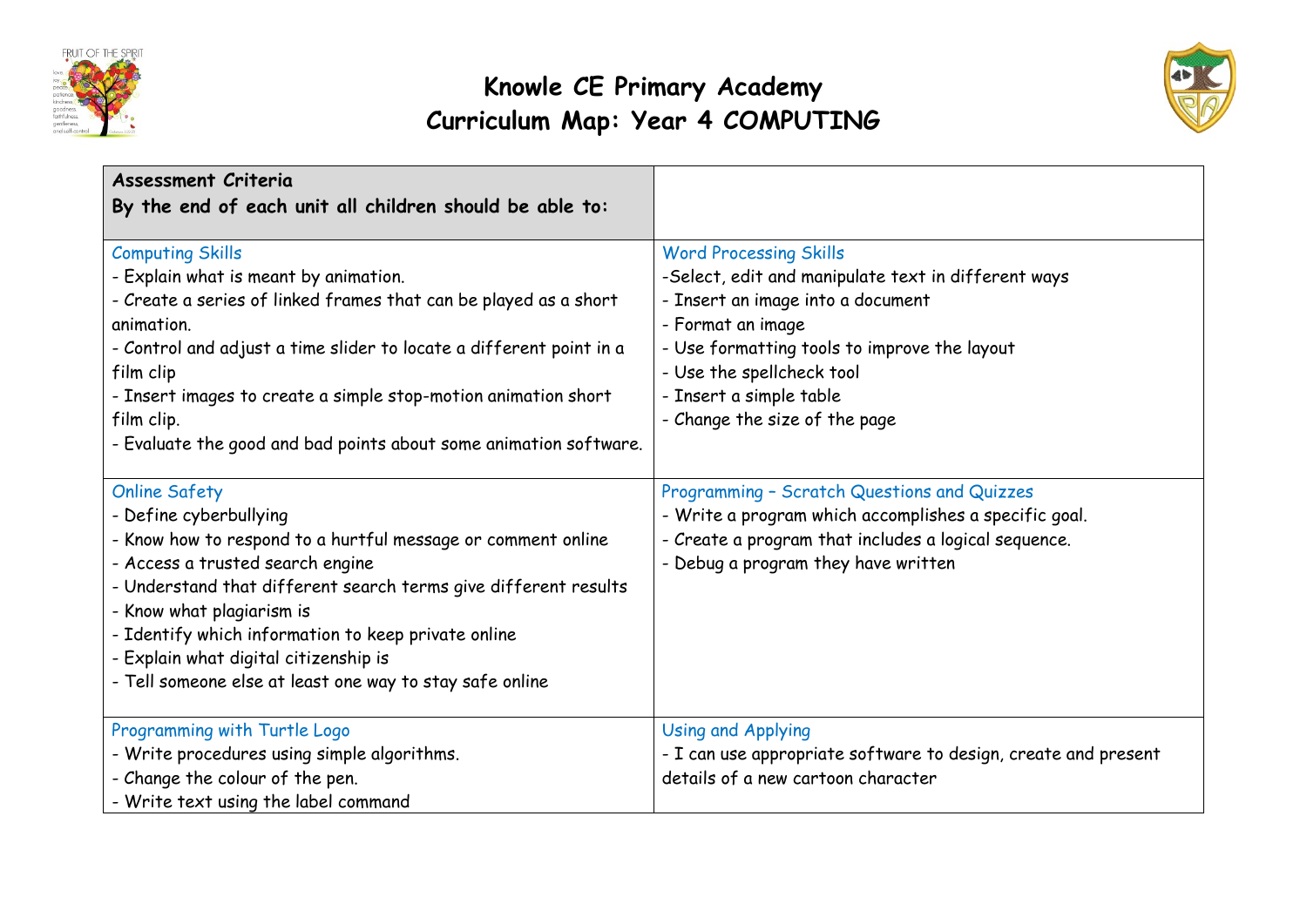We follow a problem-solving approach to Computing. We focus on how we often use technology to solve problems and how sometimes, technology creates problems, which in turn, need solving! Themes and topics often start with a scenario or a question and whenever possible this is made 'real' for our pupils to motivate them and to give purpose to their learning.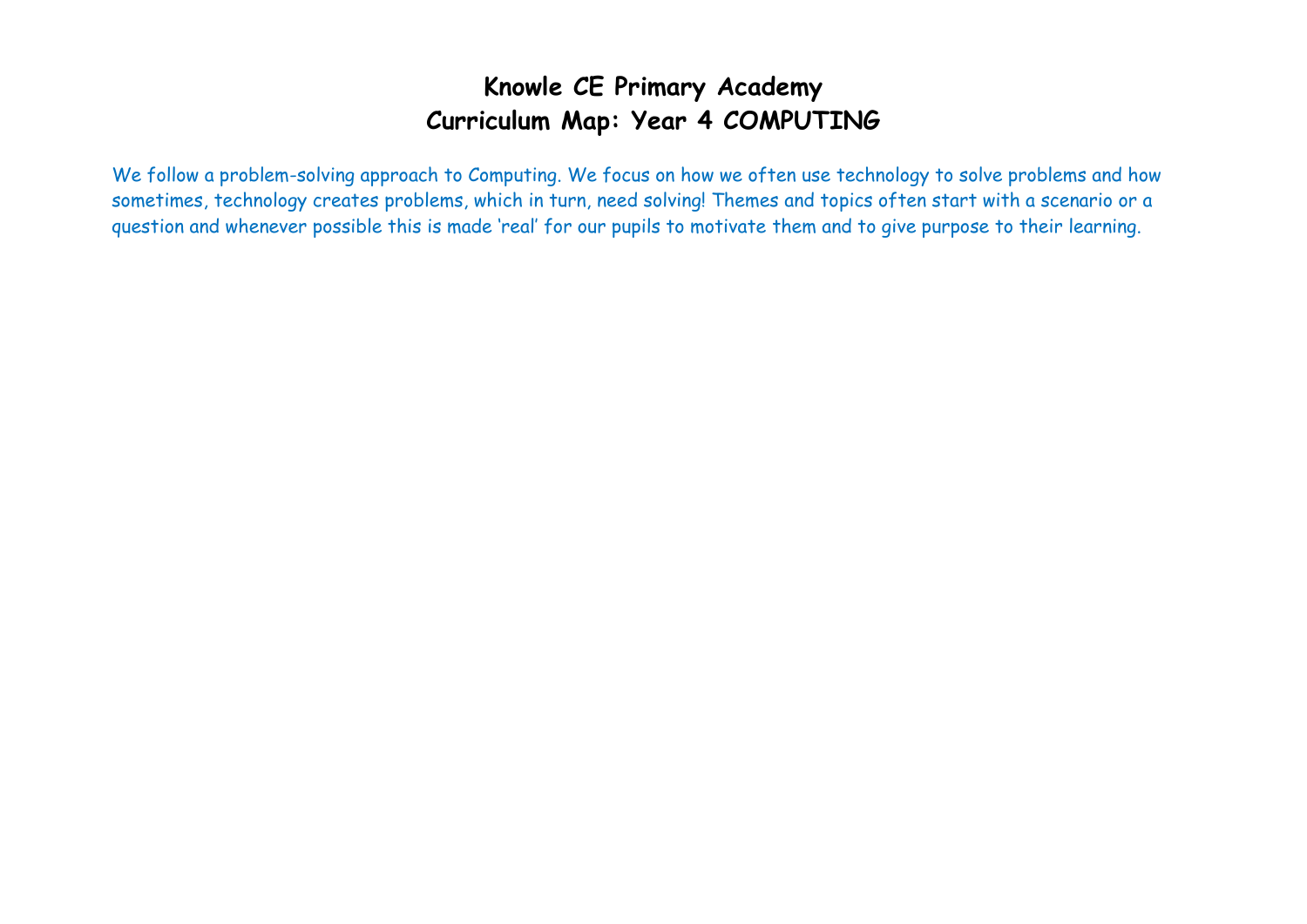